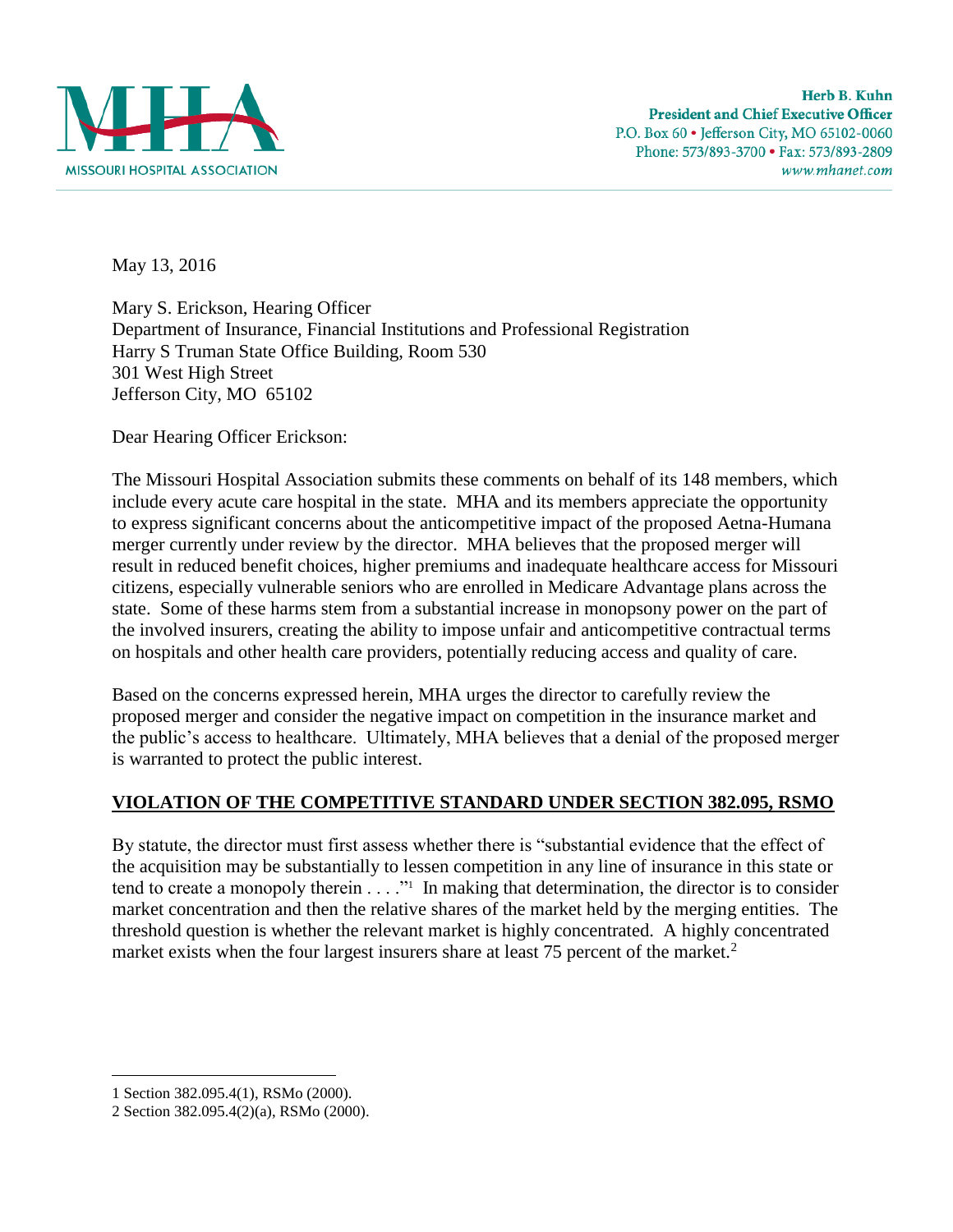In the commercial market, every Missouri county is highly concentrated, with the top four insurers holding a market share exceeding 80 percent in 107 out of 114 counties, the City of St. Louis and in 24 of 28 Metropolitan Statistical Areas.<sup>3</sup> This statistic includes both fully insured and Administrative Services Only products. That the insurance market is highly concentrated across product lines in every area of the state demonstrates the need for further scrutiny of the proposed merger.

When a market is highly concentrated, any acquisition is deemed to violate the statutory competitive standards when the involved insurers possess the following market shares:<sup>4</sup>

| Insurer B (Humana) |
|--------------------|
| 4\% or more        |
| 2% or more         |
| 1\% or more        |
|                    |

Applying these ratios, the merger of Aetna/Humana exceeds the competitive standards in 77 of 114 counties and 20 of 28 MSAs for the combined ASO and fully insured commercial market.<sup>5</sup> Thus, these figures are *prima facie* evidence that the proposed merger violates the anticompetitive standard of Section 382.095.4(2)(a), RSMo. By statute, once the competitive standard is violated, the director must obtain evidence rebutting the presumption of antitrust behavior to approve a proposed merger.

The effects of the proposed merger are particularly troubling in the Medicare Advantage market, where Aetna and Humana are robust competitors. There is no question that the Medicare Advantage market is highly concentrated – the four largest insurers hold 100 percent of the market share in all but 16 counties, where the top four hold at least 92 percent.<sup>6</sup> Among Missouri's 28 MSAs, the top four insurers possess 100 percent of the market in all but five, with the lowest concentration of the four largest insurers' share at 93.4 percent.<sup>7</sup> In such extreme market conditions, any merger will substantially lessen competition and, as a result, the ability of consumers to purchase affordable coverage.

For consumers of Medicare Advantage plans, the anticompetitive standard is readily met in 65 Missouri counties, along with the City of St. Louis.<sup>8</sup> The proposed merger would consolidate two of the four largest insurers in this particular product market. Given the extreme level of market concentration, the surviving entity would have virtually unlimited influence on the market.

<sup>3</sup> See Table 1. Sources: HealthLeaders-InterStudy Managed Market Surveyor, January 2015; U.S. Census Bureau, Metropolitan and Micropolitan Statistical Areas and Components, February 2013, available at [http://census.gov/population/metro/files/lists/2013/List1.txt>](http://census.gov/population/metro/files/lists/2013/List1.txt).

<sup>4</sup> Section 382.095.4(1), RSMo (2000).

<sup>5</sup> See Table 1.

<sup>6</sup> See Table 2. Sources: Centers for Medicare & Medicaid Services, MA Enrollment by Contract/Plan/State/County, available at [https://www.cms.gov/Research-Statistics-Data-and-Systems/Statistics-](https://www.cms.gov/Research-Statistics-Data-and-Systems/Statistics-Trends-and-Reports/MCRAdvPartDEnrolData/Monthly-Enrollment-by-Contract-Plan-State-County.html)[Trends-and-Reports/MCRAdvPartDEnrolData/Monthly-Enrollment-by-Contract-Plan-State-County.html>](https://www.cms.gov/Research-Statistics-Data-and-Systems/Statistics-Trends-and-Reports/MCRAdvPartDEnrolData/Monthly-Enrollment-by-Contract-Plan-State-County.html); U.S. Census Bureau, Metropolitan and Micropolitan Statistical Areas and Components, February 2013, available at [http://www.census.gov/population/metro/files/lists/2013/List1.txt>](http://www.census.gov/population/metro/files/lists/2013/List1.txt). 7 *Id*.

<sup>8</sup> *Id*.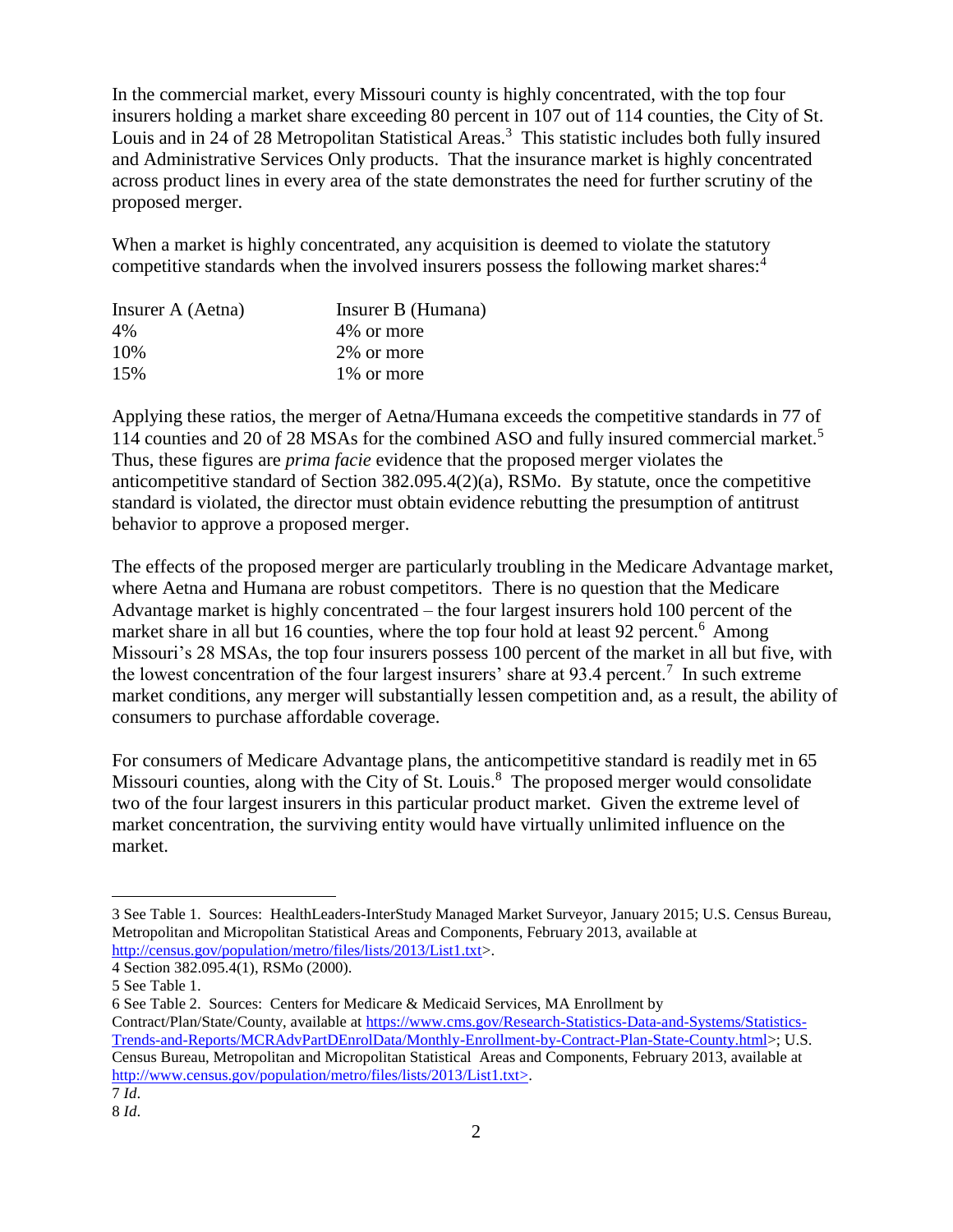Moreover, the relative strength of both parties' market position demonstrates the anticompetitive effects of the proposed merger under any antitrust analysis. Even if a merger does not expressly violate the anticompetitive framework established by Section 382.095.4(2), RSMo, the director may determine an anticompetitive effect based on other, substantial evidence.<sup>9</sup> Such evidence can include, but is not limited to, market shares, volatility of market leaders, the number of competitors, concentration, concentration trends and the ease of exit and entry into the market.<sup>10</sup>

#### **MARKET SHARES**

Aetna's acquisition of Coventry in early 2013 has steadily increased its share of the Medicare Advantage market.<sup>11</sup> Statewide, it presently enrolls nearly one-third of the total enrolled Medicare Advantage lives.<sup>12</sup> In sixteen counties and two MSAs, Aetna possesses over 50 percent of the market. In many cases, its market share approaches or exceeds 70 percent. Humana holds a substantial portion of the remaining market, with a statewide market share of 23.1% in 2015. Together, they hold at least 55 percent of the Medicare Advantage market.<sup>13</sup>

This proposed consolidation comes at a time when more Missouri seniors are choosing among the multitude of Medicare Advantage plans currently offered to them. Statewide, the number of Medicare Advantage enrollees increased 9 percent from 2013 to 2014 and 8 percent from 2014 to  $2015$ .<sup>14</sup> In the last five years, over 100,000 new enrollees have entered the Medicare Advantage market.<sup>15</sup> This trend will continue as the aging Baby Boomers create a "silver tsunami" across the state. Allowing these companies to merge will reduce plan choice and provider access and affect premium rates and coverage options for hundreds of thousands of Missourians.

The framework employed by the Department of Justice and the courts to analyze antitrust behavior is instructive in examining the anticompetitive effects of market share. A merger in which one entity ends up controlling "an undue percentage share of the relevant market, and results in a significant increase in the concentration of firms in that market is so inherently likely to lessen competition substantially that it must be enjoined in the absence of evidence clearly showing that the merger is not likely to have such anticompetitive effects."<sup>16</sup> The Supreme Court instructed that a post-merger market share of 30 percent is sufficient to reach that threshold.<sup>17</sup>

The combined market share of Aetna and Humana exceeds 30 percent in 55 counties in which either company currently has an appreciable presence. The same holds true for 20 of Missouri's 28 MSAs. If this merger is approved, the combined market share of the two entities will exceed 90 percent in eight counties and three MSAs; 80 percent in 19 counties and four MSAs; 70 percent in 11 counties and two MSAs and 60 percent in 11 counties and four MSAs.<sup>18</sup> In

 $\overline{a}$ 

17 *Id*. at 364.

<sup>9</sup> Section 382.095.4(4), RSMo (2000).

<sup>10</sup> *Id*.

<sup>11</sup> See CMS MA Enrollment Data, *supra* note 6.

<sup>12</sup> See Table 2.

<sup>13</sup> See Table 2.

<sup>14</sup> See CMS MA Enrollment Data, *supra* note 6.

<sup>15</sup> *Id*.

<sup>16</sup> *United States v. Philadelphia Nat. Bank*, 374 U.S. 321, 363 (1963).

<sup>18</sup> See Table 2.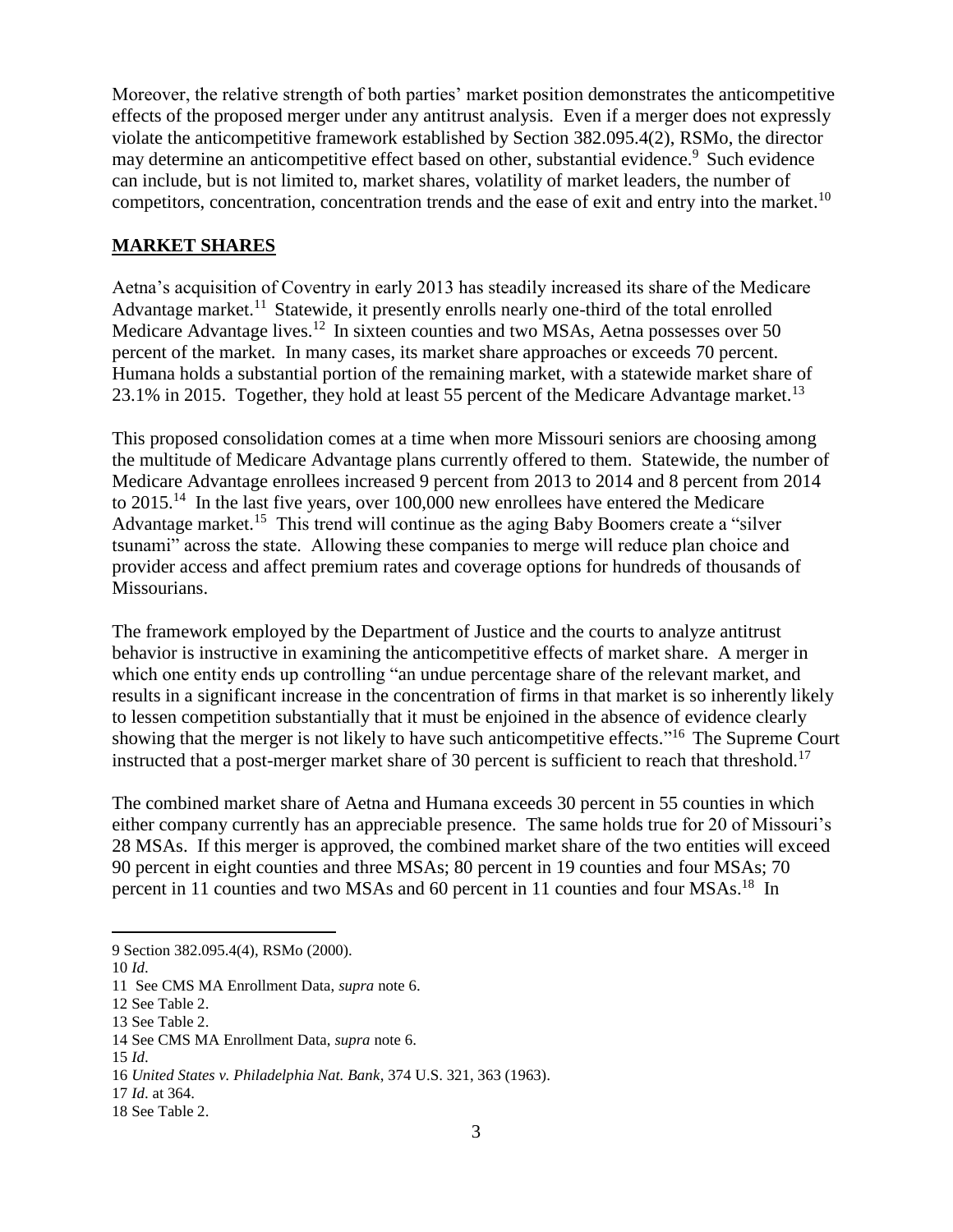essence, the combined entity will become the foremost competitor in the Medicare Advantage market. Under a traditional antitrust analysis, such extreme market dominance by one organization is presumptively anticompetitive.

## **MARKET CONCENTRATION**

This evidence is even more compelling when analyzed in terms of market concentration. In 2010, the Department of Justice (DOJ) and the Federal Trade Commission (FTC) jointly developed merger guidelines for analyzing the anticompetitive effects of any merger of actual or potential competitors.<sup>19</sup> To evaluate market concentration, the agencies use the Herfindahl-Hirschman Index (HHI), which measures the sum of the squares of each insurer's individual market share, to afford greater weight to larger entities. Both the post-merger HHI and the increase in HHI is relevant to a market concentration analysis. The latter is calculated as twice the product of the market shares of the two entities involved in the merger. $^{20}$ 

Markets with a pre-merger HHI between 1500 and 2500 are moderately concentrated. A market with an HHI above 2500 is considered highly concentrated. An increase in HHI of more than 100 points in a moderately concentrated market raises significant competitive concerns and should be heavily scrutinized. In highly concentrated markets, an increase in HHI between 100 and 200 points raises similar concerns. If the increase is more than 200 points in a highly concentrated market, the merger is deemed to be anticompetitive.

In the combined Medicare Advantage market, the proposed merger is presumptively anticompetitive in 66 Missouri counties and the City of St. Louis, as they are highly concentrated and would experience an increase in HHI exceeding  $200$  points.<sup>21</sup> In nearly every affected area, the post-merger HHI vastly exceeds the 2500 figure concentration threshold, with virtually no divesture options. Nearly the same result can be found in the individual market, with 64 affected counties, along with the City of St. Louis.<sup>22</sup> Two additional counties raise anticompetitive concerns, as they are highly concentrated and will experience an HHI increase between 100 and 200 points.<sup>23</sup> With regard to group plans, presumptively anticompetitive results are found in 16 counties and the City of St. Louis.<sup>24</sup> These data demonstrate the drastic effect this merger will have on the competitive nature of the Medicare Advantage market, to the detriment of Missouri's seniors.

Market concentration also plays a role in the statutory analysis the director is required to undertake with respect to any proposed merger. The director may decline to authorize any acquisition if there is a significant trend toward increased concentration in the relevant product and geographic markets. Also known as the market concentration trend test, this framework is met "when the aggregate market share of any grouping of the largest insurers in the market, from

23 *Id*.

<sup>19</sup> U.S. Department of Justice and the Federal Trade Commission, *Horizontal Merger Guidelines* (2010); available a[t https://www.ftc.gov/sites/default/files/attachments/merger-review/100819hmg.pdf](https://www.ftc.gov/sites/default/files/attachments/merger-review/100819hmg.pdf)

<sup>20</sup> *Id*, at 18-19.

<sup>21</sup> See Table 3. Source: HealthLeaders InterStudy, January 2015 Enrollment Data.

<sup>22</sup> See Table 4. Source: HealthLeaders InterStudy, January 2015 Enrollment Data.

<sup>24</sup> See Table 5. Source: HealthLeaders InterStudy, January 2015 Enrollment Data.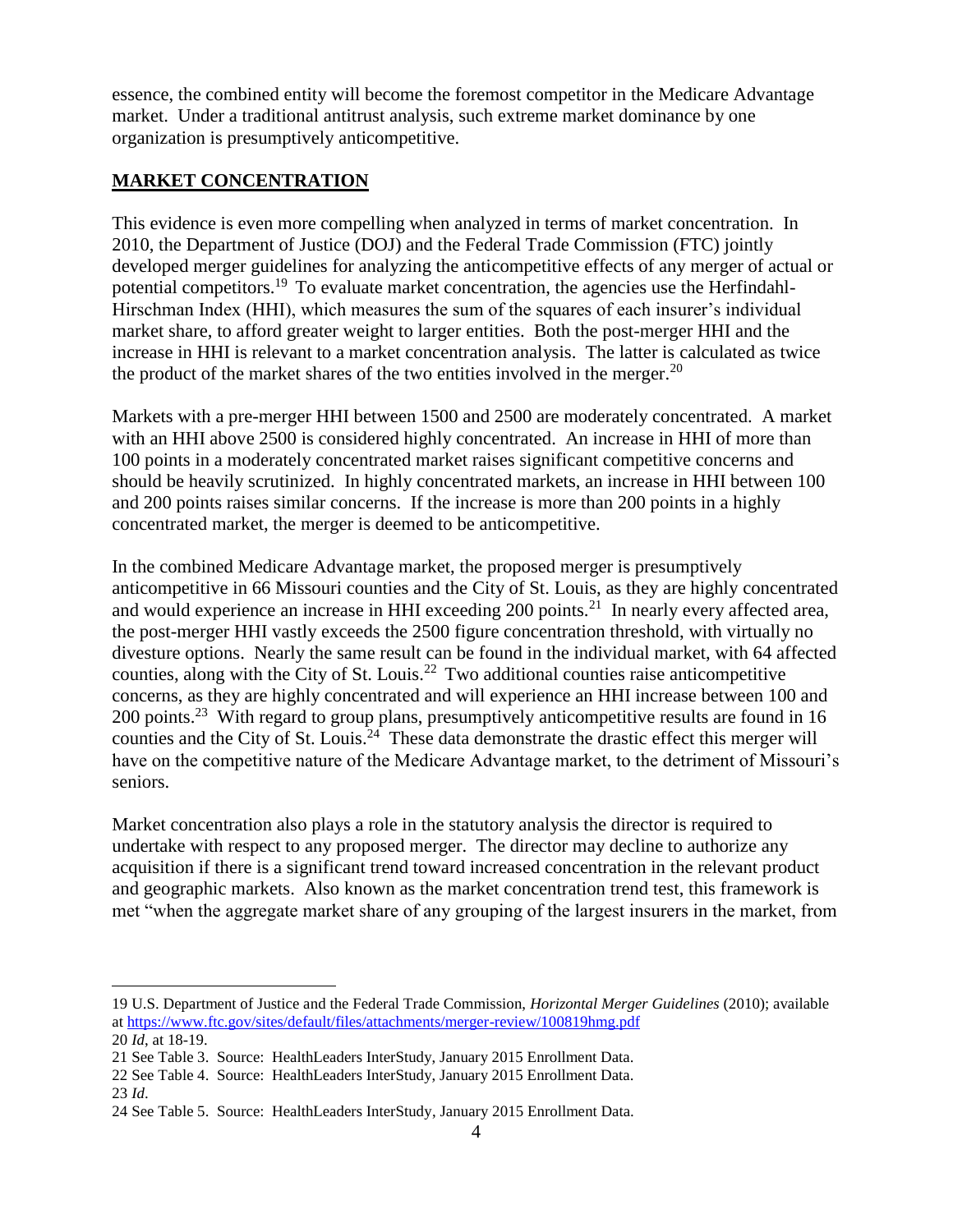the two largest to the eighth largest, has increased by seven percent or more of the market over a period of time extending from any base year five to ten years prior to the acquisition up to the time of the acquisition."<sup>25</sup>

The market trend concentration test establishes a violation of the competitive standard when:

- there is a significant trend toward increased concentration in the market;
- one of the insurers involved in the merger is included in the grouping of such large insurers comprising the requisite seven percent or more increase in market share; and
- the other insurer's market share is at least two percent.

The proposed merger involves the second and fourth largest companies in this product market.<sup>26</sup> Between them, they cover the majority of Missouri enrollees in Medicare Advantage plans, with United Healthcare, holding approximately 22% of the remaining market.<sup>27</sup> Approval of the proposed merger will exacerbate the existing and significant trend toward increased concentration in the market and further suppress competition.

## **NUMBER OF COMPETITORS**

The proposed merger will substantially impact an already collapsing market. Even with the relatively few insurers offering Medicare Advantage products, Aetna has been steadily increasing its business through robust competition with Humana. Currently, the two companies enjoy at least moderate levels of competition in 64 counties.<sup>28</sup> As noted above, the largest remaining competitor post-merger will be United Healthcare, leaving two dominant insurers in the marketplace, with approximately 83% of the market.

The dearth of alternative competitors can also be found in the lack of divesture options.<sup>29</sup> There simply are not a sufficient number of viable buyers to absorb the lives in the counties most affected by the proposed merger. The result leaves approximately 276,000 of Missouri's seniors vulnerable to the harmful effects of decreased competition, including higher premiums. Studies of similar mergers, involving Aetna/Prudential and between UnitedHealth/Sierra Health, established a seven percent and 13 percent premium growth rate, respectively.<sup>30</sup> In this instance, there are simply too few competitors in the Medicare Advantage market to sustain competition with increased consolidation.

<sup>25</sup> Section 382.095.4(2)(b), RSMo (2000).

<sup>26</sup> Bruce Jaspen, *Hospitals Say Aetna Humana Deal Endangers Medicare Advantage*, Forbes, Sept. 2, 2015; available at [http://www.forbes.com/sites/brucejapsen/2015/09/02/hospitals-say-aetna-humana-deal-endangers](http://www.forbes.com/sites/brucejapsen/2015/09/02/hospitals-say-aetna-humana-deal-endangers-medicare-advantage/#72f28b267419)[medicare-advantage/#72f28b267419.](http://www.forbes.com/sites/brucejapsen/2015/09/02/hospitals-say-aetna-humana-deal-endangers-medicare-advantage/#72f28b267419)

<sup>27</sup> Henry J. Kaiser Family Foundation, *Data Note: Medicare Advantage Enrollment, by Firm, 2015*; available at [http://kff.org/medicare/issue-brief/data-note-medicare-advantage-enrollment-by-firm-2015/.](http://kff.org/medicare/issue-brief/data-note-medicare-advantage-enrollment-by-firm-2015/) 28 See Table 2.

<sup>29</sup> See Tables 3-5.

<sup>30</sup> Leemore Dafny, Mark Duggan & Subramaniam Ramanarayanan, *Paying a Premium on Your Premium? Consolidation in the US Health Insurance Industry*, 102 Am. Econ. Rev. 1161, 1163 (2012); Eugene Wang & Grace Gee, *Larger Insurers, Larger Premium Increases: Health insurance issuer competition post-ACA*, J. Tech. Sci. (Aug. 11, 2015), available at [http://techscience.org/downloadpdf.php?paper=2015081104.](http://techscience.org/downloadpdf.php?paper=2015081104)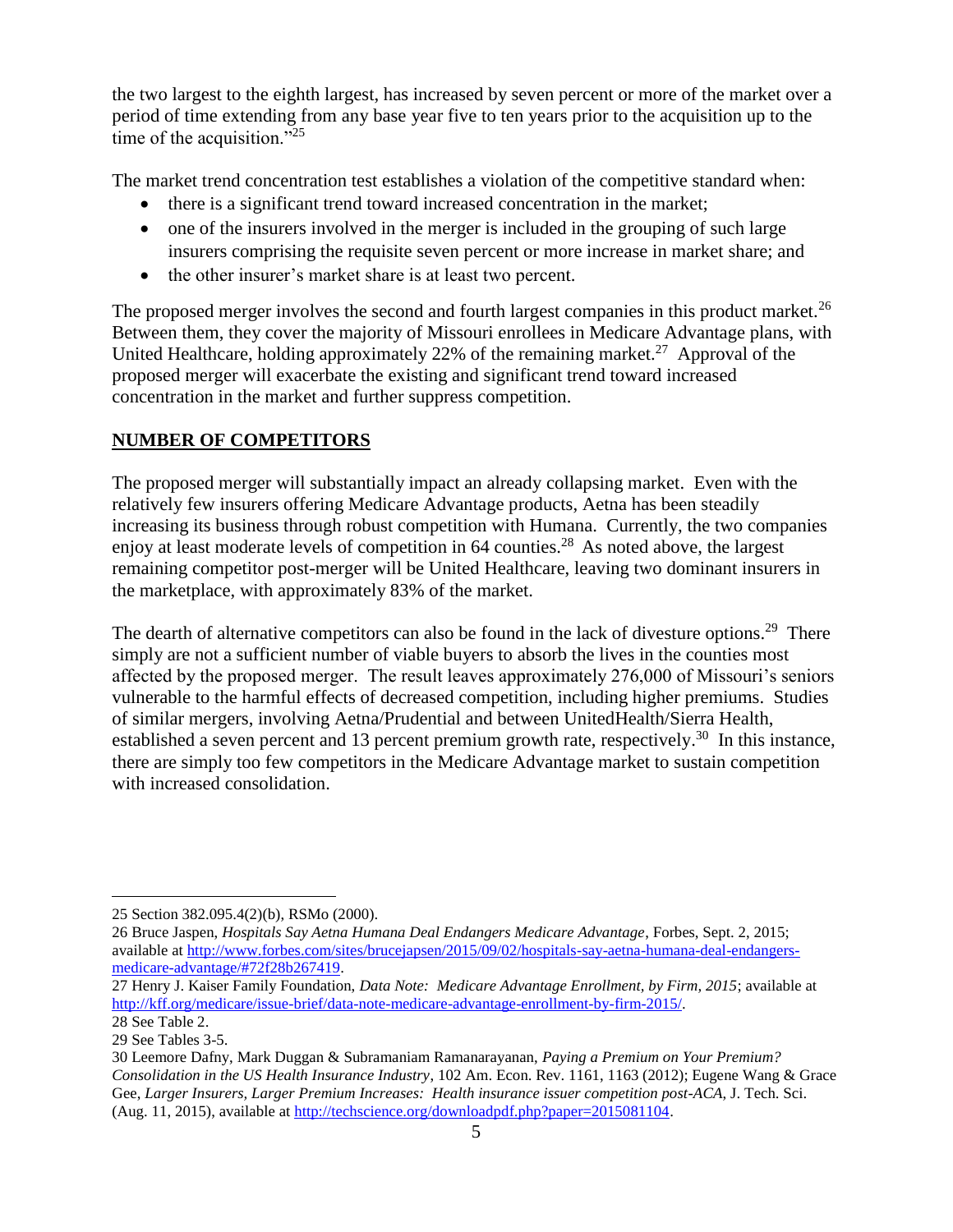# **EASE OF ENTRY AND EXIT**

Consolidation in the insurance market is itself a barrier to entry, as it creates a sufficiently strong market presence to deter new competition. Presently, the combined market share of the top four insurers in the Medicare Advantage market is between 90 and 100 percent in nearly every Missouri county and MSA. A combined Aetna-Humana will possess over 50 percent of Medicare Advantage shares, rendering it the most dominant force in the market. With the remaining shares concentrated among the existing largest insurers, it will be difficult for a new entrant to gain any competitive ground.

Reduced reimbursements to MA plans under the Affordable Care Act create further disincentives to expend the resources to build provider networks and overcome the regulatory barriers to market entry. The result of the proposed merger is likely to be a permanent consolidation of the MA market among very few insurers, reducing competition and ultimately harming consumers.

The DOJ and FTC found insurers attempting to enter consolidated markets controlled by already dominant insurers faced a dual problem – such entities need to develop large provider networks to appeal to customers, but also required a sufficient number of customers to offer viable contracts to providers.<sup>31</sup> Therefore, constriction makes it more difficult for new participants to enter the market.

These entry barriers can be seen in divestiture activities in past transactions and the prospects for divestiture here. A post-analysis of the DOJ-required divestitures in the 2012 Humana/Arcadian merger revealed that two of the three buyers lost the majority of acquired lives in just a few years and have largely existed the relevant markets, despite both appearing to be strong, wellpositioned buyers.<sup>32</sup> The failure of both to succeed competitively largely was due to difficulty establishing provider networks and an established brand in the relevant markets. In both instances, Humana's market strength resulting from the merger allowed it to regain a large number of the divested lives.

## **EFFECT ON CONSUMERS AND PROVIDERS**

Medicare Advantage plans have a unique role in the insurance market for seniors. Under the traditional Medicare program, individuals who paid Medicare taxes receive government-funded Part A coverage for hospital services and may elect to purchase coverage for physician and outpatient services under Part B. Additional premiums apply for Part D prescription coverage. All coverages are subject to deductibles and out-of-pocket costs. There are no out-of-pocket limits for Parts A and B. Seniors that wish to plan for catastrophic health events must purchase additional coverage.

Medicare Advantage plans provide coverage for both Part A and Part B services, and many offer prescription drug benefits. However, such plans differ from traditional Medicare in key respects: they typically offer additional benefits not covered by Medicare Part B, with lower premium

 $\overline{a}$ 31 U.S. Department of Justice and Federal Trade Commission, *Improving Health Care: A Dose of Competition* (2004); available at [https://www.justice.gov/sites/default/files/atr/legacy/2006/04/27/204694.pdf.](https://www.justice.gov/sites/default/files/atr/legacy/2006/04/27/204694.pdf)

32 The Capital Forum, *Aetna/Humana: A Closer Look at DOJ's Most Recent Medicare Advantage Merger Enforcement Action— Substantial Member Losses, Rapid Market Exits, CMS Sanctions Raise Questions about Divestiture Solutions' Viability*, (Feb. 3, 2016); available at [https://thecapitolforum.com/wp](https://thecapitolforum.com/wp-content/uploads/2013/12/Aetna-Humana-2016.02.03.pdf)[content/uploads/2013/12/Aetna-Humana-2016.02.03.pdf.](https://thecapitolforum.com/wp-content/uploads/2013/12/Aetna-Humana-2016.02.03.pdf)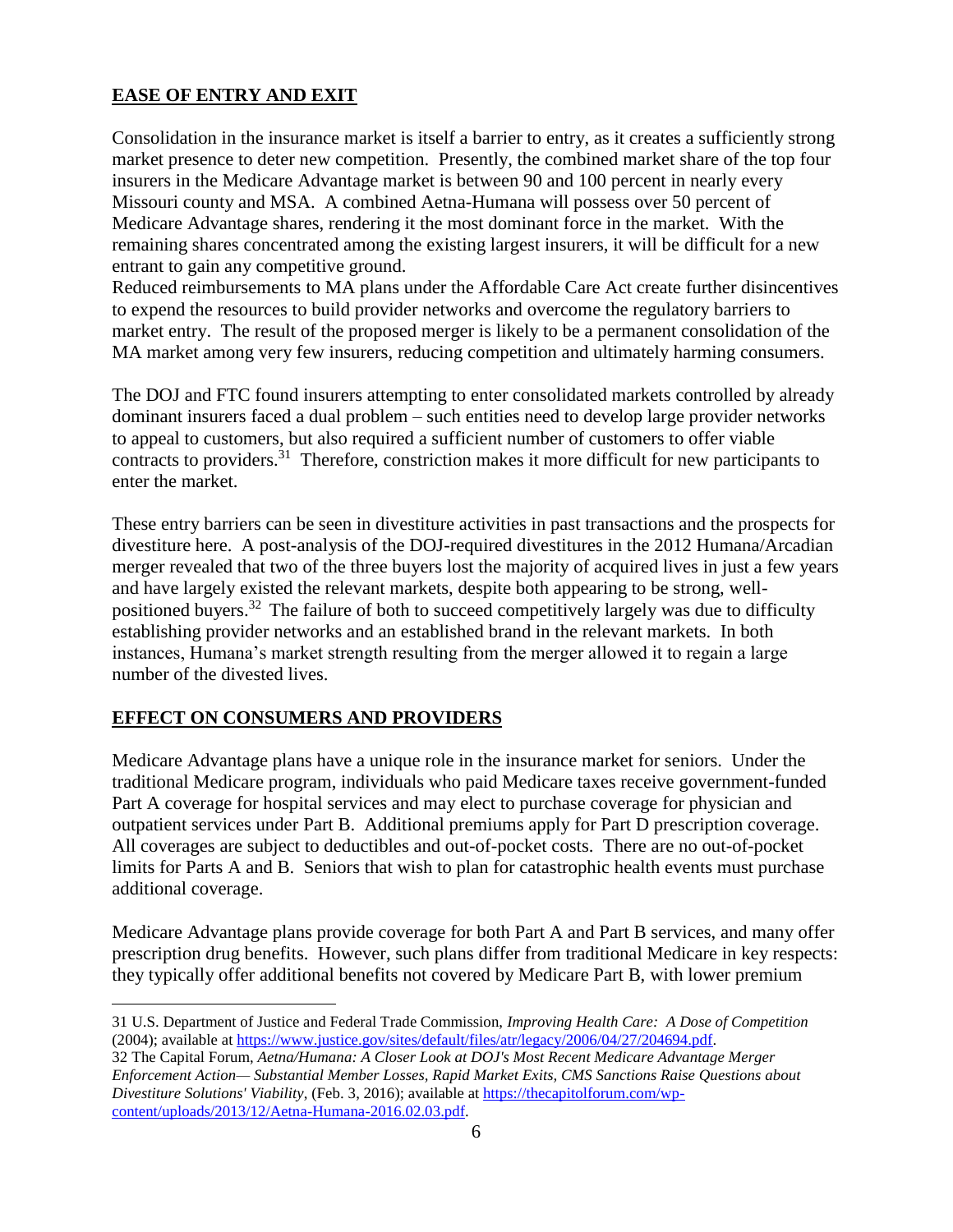costs and limits on out-of-pocket expenses. Much of this growth in the program and differentiation in benefits is driven by payments to Medicare Advantage plans that exceed traditional Medicare.<sup>33</sup> As a result of these benefits, MA enrollment is steadily increasing, even as current estimates suggest that Medicare Advantage payments are 102 percent of traditional Medicare, down from 113 percent in 2011.<sup>34</sup>

Due to the differences between traditional Medicare and MA plans, the Department of Justice has recognized that seniors have a strong preference for MA plans, which constitute a separate product market.<sup>35</sup> Therefore, seniors who participate in the MA market are not likely to view the government program as a substitute for their insurance plan and are unlikely to switch to traditional Medicare.

While merger proponents typically argue that consolidation creates efficiencies, there is little to no evidence that any realized savings are passed on to consumers. In fact, research suggests that consolidation almost uniformly results in higher premiums, across virtually every insurance product market.<sup>36</sup> In the MA market, these higher premiums will affect those least able to afford them – Missouri's seniors, many of whom are on a fixed income.

### **MONOPSONY CONCERNS**

 $\overline{a}$ 

Moreover, the monopsony power created by consolidated markets harms patients and providers alike. Researchers and the courts have repeatedly concluded that increased competition lead to increased benefits, while decreased competition affects both consumer choice and quality of care.<sup>37</sup>

Monopsony is characterized by a market involving a large buyer and fragmented suppliers.<sup>38</sup> The buyer attempts to achieve lower input pricing by reducing the price, quality or quantity of services to sub-competitive levels.<sup>39</sup> The healthcare industry is particularly susceptible to this state when a dominant insurer can exert leverage against a network of independent providers.

In 2014, Missouri hospitals provided \$2.4 billion in unreimbursed care as a result of unpaid costs by Medicare and Medicaid, and in treating the un- and underinsured.<sup>40</sup> The significant market power to be gained by Aetna as a result of the proposed merger threatens to place hospitals at an extreme competitive disadvantage when negotiating service contracts. Lower fees to hospitals

<sup>33</sup> Medicare Payment Advisory Commission, *Report to the Congress: Medicare Payment Policy* (March 2016). 34 *Id*.

<sup>35</sup> Competitive Impact Statement, *U.S. v. UnitedHealth Group, Inc. and Sierra Health Services, Inc.,* No. 08-cv-322 (D.D.C., Feb. 25, 2008).

<sup>36</sup> Leemore Dafny, *The Risk of Health Insurance Company Mergers*, Harvard Business Review (Sept. 24, 2015); available at https://hbr.org/2015/09/the-risks-of-health-insurance-company-mergers.

<sup>37</sup> Robert Town and Su Liu, *The Welfare Impact of Medicare HMOs*, *RAND Journal of Economics*, 719-36 (2003); *U.S. v. Aetna, Inc.*, No. 3-99-cv-1398H (Aug. 3, 1999).

<sup>38</sup> Leemore Dafny, Testimony before the Senate Committee on the Judiciary, *Health Insurance Industry Consolidation: What Do We Know From the Past, Is It Relevant in Light of the ACA, and What Should We Ask?*" (Sept. 22, 2015); available at: http:www/judiciary.senate.gov/download/09-22-15-dafny-testimony-updated. 39 *Id*.

<sup>40</sup> Missouri Hospital Association, *Hospitals: Vital to Communities, Community Investment Report* (2015); available at [http://focusonhospitals.com/wp-content/uploads/2015/11/Community-Investment-Report\\_0216.pdf.](http://focusonhospitals.com/wp-content/uploads/2015/11/Community-Investment-Report_0216.pdf)